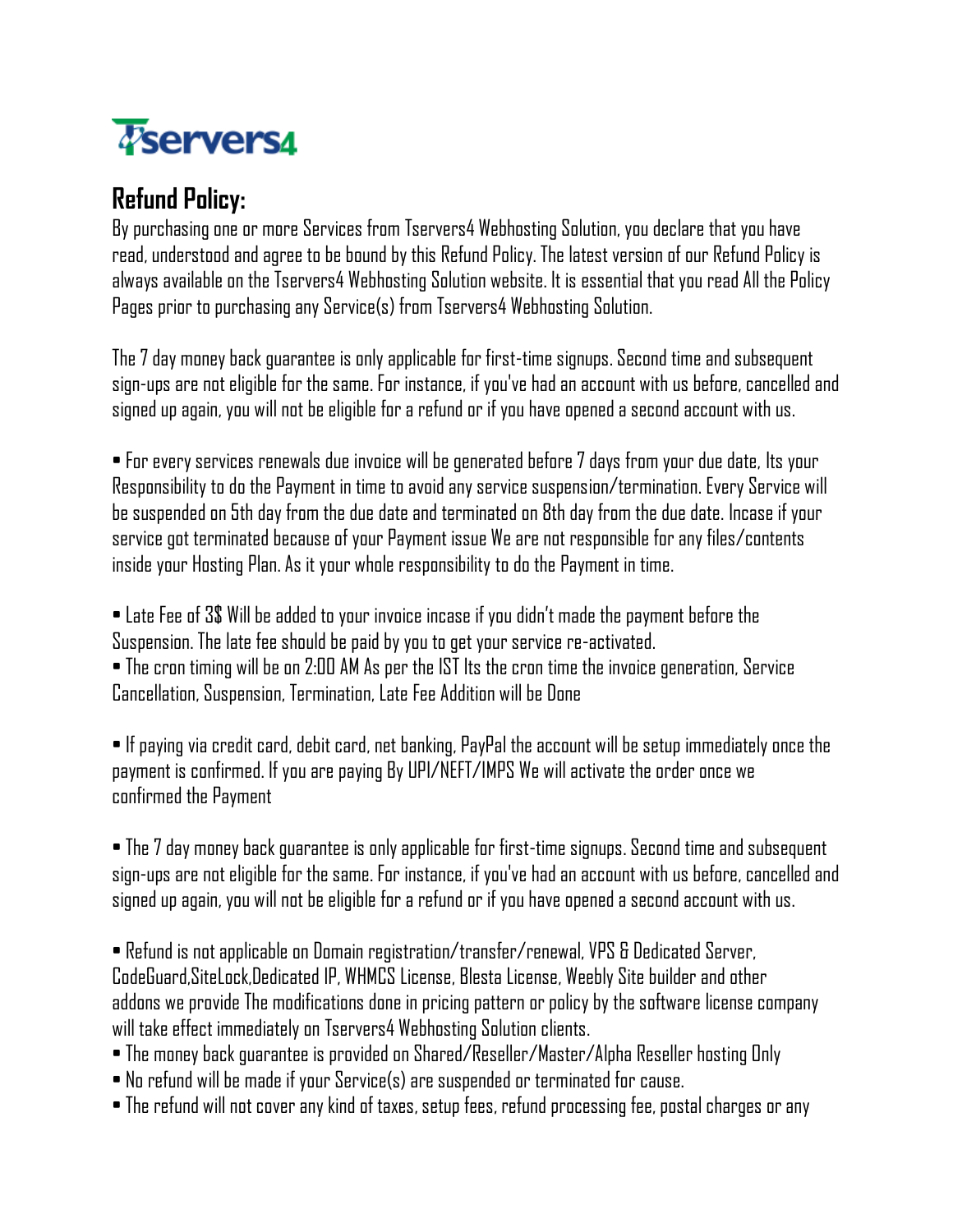kind of payment processing charges or bank fee(s). There will be no refunds issued in case the web hosting account was involved in violation of our terms of service or any kind of illegal or system resources over-usages or after 7 days period or beyond coverage of our refund policy as noted here. • If the web hosting service includes free domain name, and you cancel the web hosting service, the domain charges (standard rate as per website) would be deducted from the refund amount. If the refund amount is less than the domain name price, you will have to pay the difference or forfeit the domain. The ownership of the domain will remain with Tservers4 Webhosting Solution if you fail to pay the difference amount.

• Transfer fees would be applicable, if you wish to transfer the free domain name to some other provider. Without transfer fees the domain will not be released.

• One free WHMCS Starter or Blesta license is included in reseller hosting plan\*. WHMCS starter license allows you to manage up to 250 clients. You can upgrade the WHMCS license from us by paying the appropriate license cost. If the reseller hosting plan is cancelled within first 7 days then WHMCS Starter (10\$) or Blesta license (7\$) cost will be deducted from the refund amount.

• We do offer free account migration, If we had worked on your Account migration Incase of Service cancellation within first 7 days. There will be an Charge of 10\$ Deducted from the Refund Amount.

• The payments made through UPI/NEFT/IMPS To our Bank Directly are non-refundable. Refund will be added as credit to the hosting account.

• The refund request placed after 7 days will not be processed and you will not be eligible for any refund.

• The cancellation request should be sent through client area.

• After sending the cancellation request, it would take 7 to 15 Business days to complete the refund process.

• Unpaid invoices may result in the suspension or termination of your web hosting account. Your suspended account will only be restored after clearing the outstanding invoice after which you will be able to access your data.

 $\bullet$  If your account gets terminated, the data residing on it won't be restored and will be treated as a new account. If you fail to renew your subscription on time you will be charged on your invoice.

• We will not activate new orders or activate new packages for customers who have an outstanding balance on their account.

• Every Services will be suspended on the next day of your due date and terminated on the 5th day from your service due date. So its your responsibility to Do payment in time to avoid any service suspension/termination

## **Account/Service Termination**

Your hosting account at Tservers4 Webhosting Solution can get terminated due to following reasons:

• You decide to discontinue

At any point of time, during your subscription, if you no more want to continue with our services and want